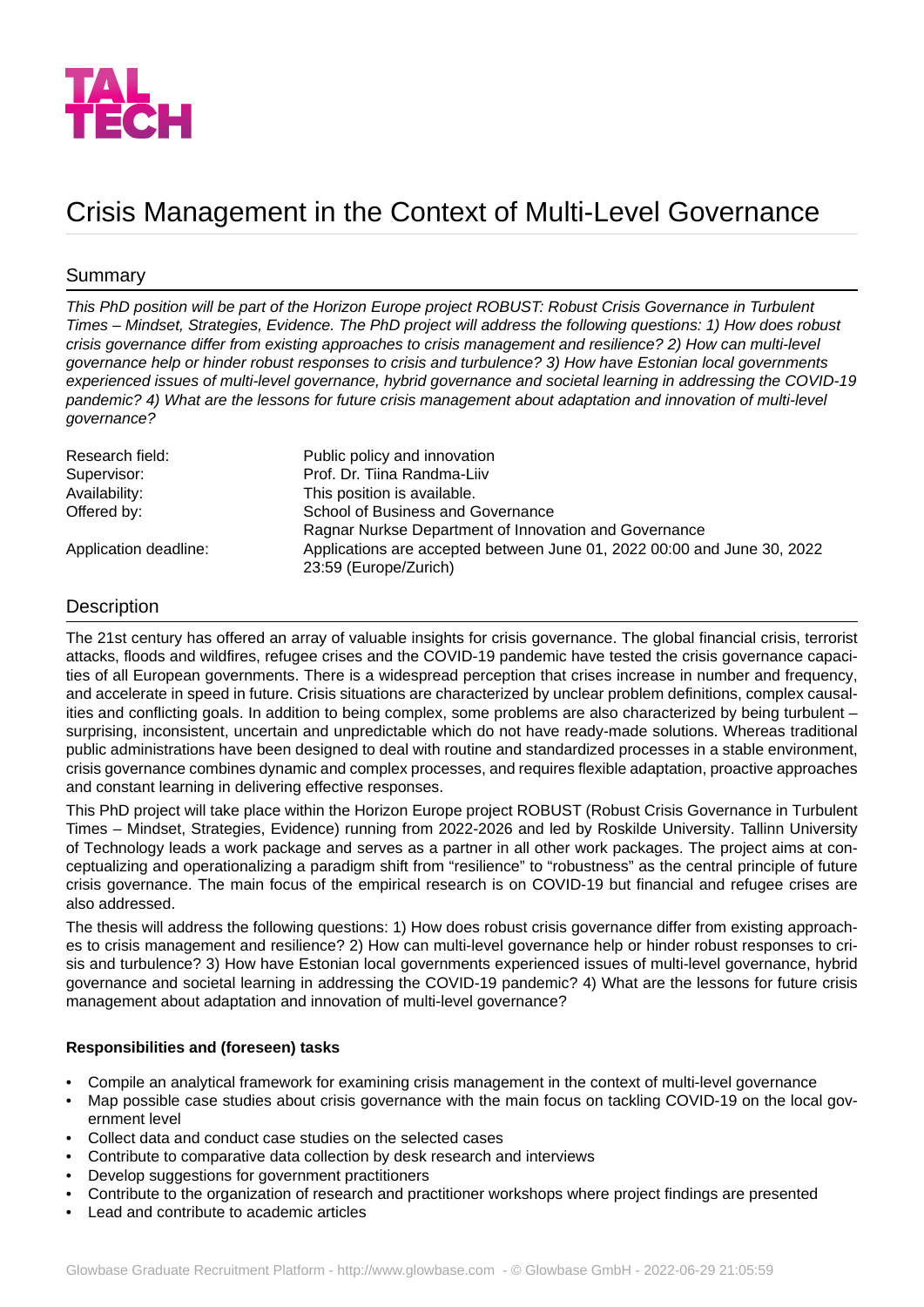

#### **Applicants should fulfil the following requirements:**

- a Master's degree in social sciences (preferably in public administration, political science or sociology)
- an explicit interest in the topic of the position
- excellent command of English
- strong and demonstrable writing and analytical skills
- capacity to work both as an independent researcher and as part of an international team
- capacity and willingness to provide assistance in organizational tasks relevant to the project

The candidate should submit a research plan for the topic, including the overall research strategy. The candidate can expand on the listed research questions and tasks, and propose theoretical lenses to be used.

#### **We offer:**

- 4-year PhD position in one of the largest, most internationalized and leading social science research centers in Estonia with a large portfolio of ongoing cross-European and national projects on public administration, digital governance and innovation studies.
- An opportunity to work closely with Europe's prominent scholars within the Horizon Europe project ROBUST (Robust Crisis Governance in Turbulent Times – Mindset, Strategies, Evidence).
- Opportunities for conference visits, research stays and networking with globally leading universities and research centers in the fields of public administration, innovation studies and digital government.
- The PhD position guarantees a monthly net income of at least 1180 EUR and Estonian national health insurance.

## **About the department**

The Ragnar Nurkse Department of Innovation and Governance (RND) is an interdisciplinary research center of Tallinn University of Technology that focuses on socially relevant and future-oriented research and teaching on:

- models and practices of governance and public administration
- fiscal governance and fiscal bureaucracies
- e-governance and digital transformation of societies: datafication, public services and state-citizen relations in the digital era, smart cities and digital public services and cross-border collaboration
- P2P technologies, its' governance and potential new production models
- science and innovation policies and its' management
- philosophy and ethics of science and technology.

RND is a highly internationalized department and engages some of the top international thinkers and researchers in its research fields. Next to a fully English taught PhD degree it offers a MA degree in Technology Governance and Digital Transformations, and a unique Erasmus Mundus joint MSc programme in Public Sector Innovation and e-Governance in cooperation with KU Leuven (Belgium) and University of Münster (Germany). RND and its staff have coordinated or been involved in a multitude of international research projects with the EU (INTERREG, COST, FP7, Horizon2020), UN (UNDP), OECD (SIGMA), INET, and have participated in various European Commission working groups (the EU's Lisbon Agenda Group, Expert Group on Managing Risks in Public Technology Procurement, Expert Group on Public Sector Innovation). Recently RND initiated a major, 32 MEUR international R&D project on Smart Cities (FinestTwins). RND is also engaged in several international associations, such as the European Master in Public Administration program (EMPA), European Inter-University Association on Society, Science and Technology (ESST), and the European Group for Public Administration (EGPA).

#### **Additional information**